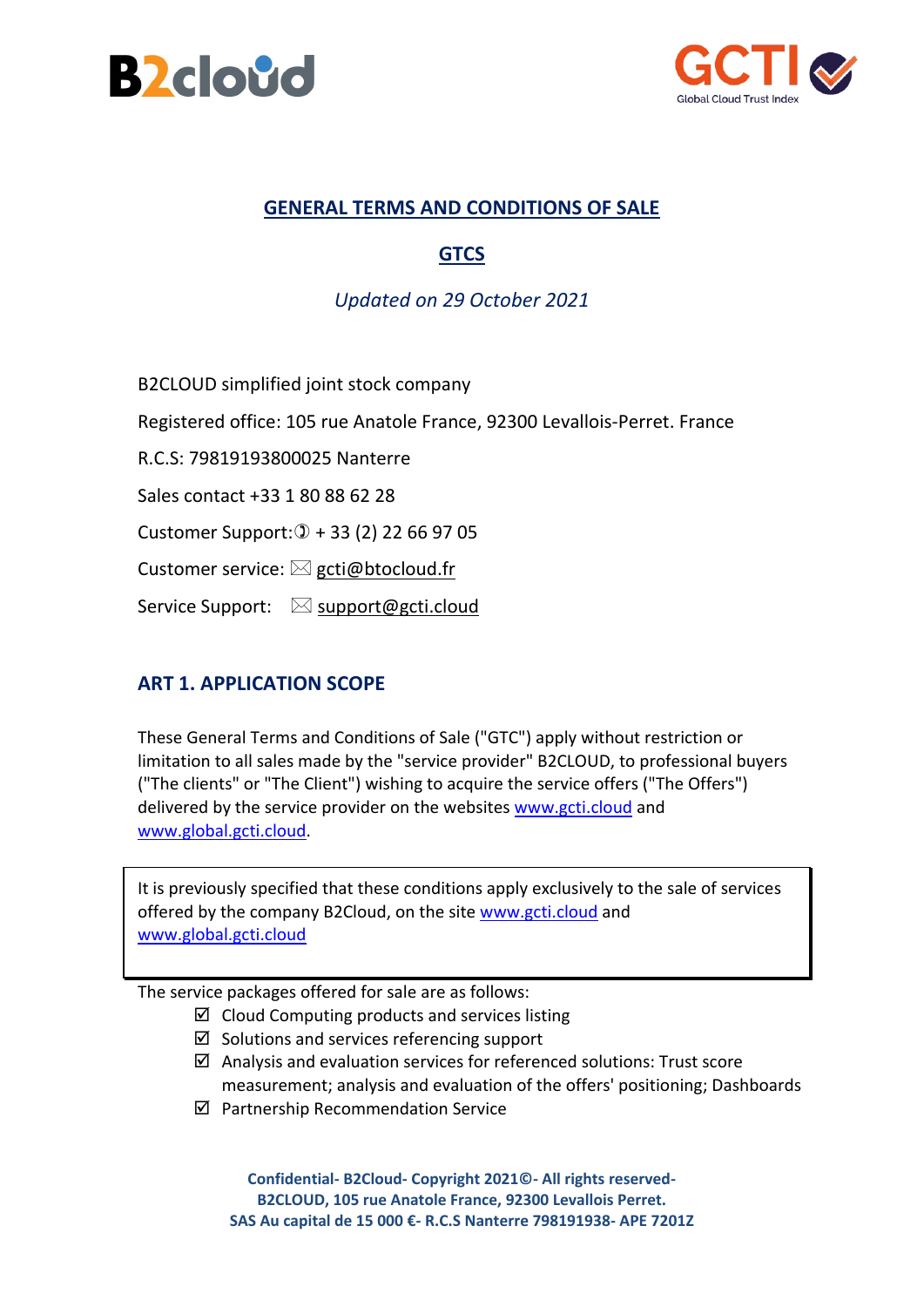

The main characteristics of the service offers are presented on the website www.global.gcti.cloud |Plans & Pricing| which the Customer is requested to read before submitting an order.

**The Customer may at any time request additional information regarding the main details of the service offers by telephone by contacting the Customer Support at + 33 (2) 22 66 97 05** or by email by contacting the customer service at [gcti@btocloud.fr](mailto:gcti@btocloud.fr) and/or the support service at [support@gcti.cloud](file:///C:/Users/prebotte/Documents/B2Cloud/GCTI/marketing/support@gcti.cloud)

The Customer is fully responsible for choosing the service subscription package (STARTER; PREMIUM; ELITE) and for ordering it.

However, the Customer may be advised by the customer support to choose the service formula that best fits his expectations, by contacting the department at +33 (**2) 22 66 97 05**, by email at support@gcti.cloud or directly through the online chat service desk.

Please note that the rates are available on the website [www.global.gcti.cloud](http://www.global.gcti.cloud/) | Plans & Formula | and that the T&C available on the website have priority over any other document.

The customer declares to have taken knowledge of the present GTCS before ordering on the site www.global.gcti.cloud

#### **To access the legal information, click here**

#### **To access the general terms of use, click here**

The order data recorded in the back office of the service provider (B2CLOUD) and the payment provider are proof of all transactions concluded with the customer.

#### **ART 2. FORMULAS & TERMS OF PAYMENT**

The customer can subscribe to one of the following packages at his choice: [STARTER], per month, valid for 3 months, renewable 4 times [STARTER+], per month, valid for 3 months, renewable 4 times [PREMIUM+], per month, valid for 6 months, renewable 2 times [PREMIUM PRO], per month, valid for 6 months, renewable 2 times [ELITE+], per month, valid for 1 year, renewable on request only, as proposed on the site, in the web page Plans & Formula. The customer will benefit from the access to the services within the limit of the subscribed formula as described below.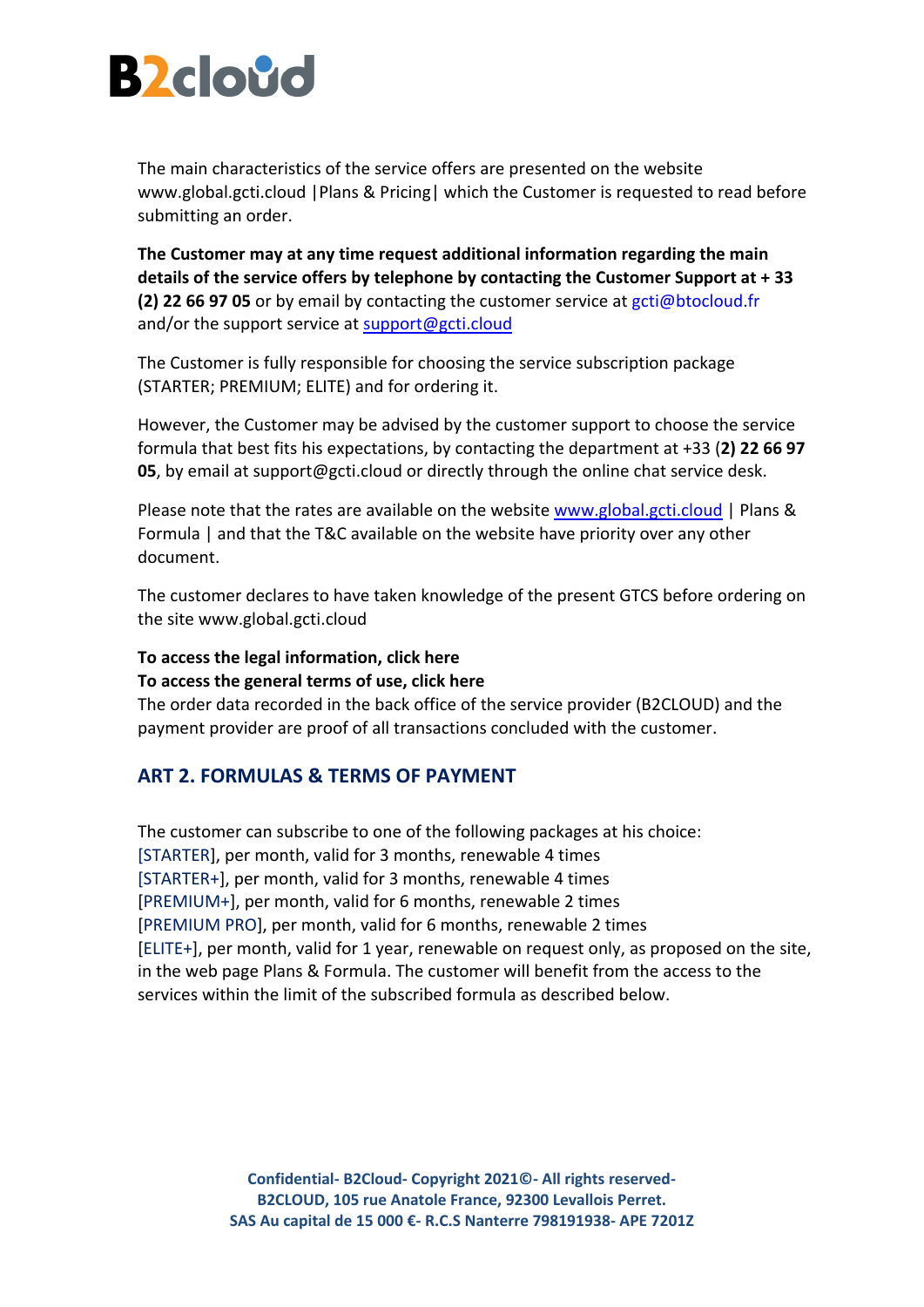

# **OUR PLANS**



**Off-line subscriptions**: The customer can manage his formulas and formulas renewals in his customer area, at global.gcti.cloud.

**Online subscriptions**, the customer will be able to manage his formulas, formulas renewals in his customer area.

In the case of offline payment, (I.e. by bank transfer), the management of the formulas will be ensured by B2CLOUD, with direct sending of the invoicing elements to the customer by email

### **ART 3. TARIFFS**

The prices of our service offers are stated in Euros, excluding taxes (VAT and other applicable taxes) on the date of the order, and in accordance with the country of origin of the order.

- For the customers based in France and France's mainland, the rates are subject to the 20% VAT.
- $$$  For customers established in the EU area, the rates are set net of VAT. The service provider will establish an invoice with no VAT, using "auto liquidation ".
- $$$  For the Customers located outside the Euro area, the rates are set without VAT. The provider will establish an invoice net of tax. (V.A.T. not applicable) Art 259-1 du Code Général des Impôts.

These rates take into account any discounts or promotions that may be offered by the provider on the site [www.global.gcti.cloud](http://www.global.gcti.cloud/)

All services orders, whatever their origin, are payable in  $\epsilon$  -Euros-.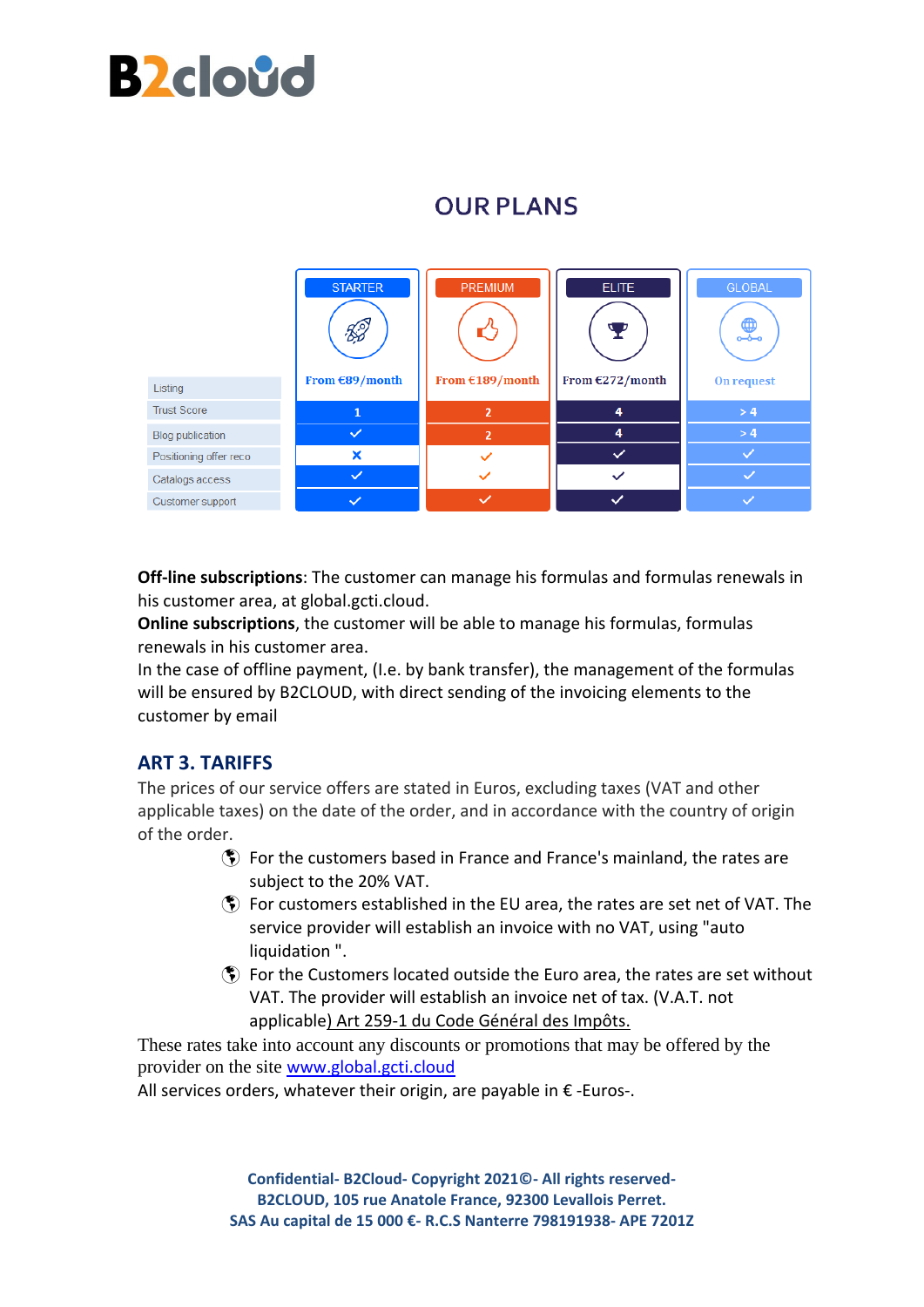

The company B2CLOUD holds the right to modify its rates at any time, however the service will be invoiced on the basis of the rate in place at the time of the validation of the order. The services remain the property of the company B2CLOUD until full payment of the price by the Customer.

### **ART 4. ORDERS**

The customer can order: Directly on the website: www.global.gcti.cloud|Plans&Formula|Chooseyour formula

By⊠: [gcti@btocloud.fr](mailto:gcti@btocloud.fr)

By : +33 (0)1 80 88 62 28 or +33 (0)2 22 66 97 05

The contractual information is presented in English and will be confirmed at the validation of order. The company reserves the right not to accept or validate an order, in case of difficulty concerning the order received. (I.e. non-eligible referencing), or in the case of a Customer order for which there is a dispute concerning the payment of a previous order.

The customer has at any time the faculty to identify and to rectify the errors made during the order either by contacting the commercial service or by contacting the support service.

### **ART 5. – ORDER VALIDATION**

Any confirmation of an order implies the full and complete acceptance of the Customer to the present GTCS - General Terms and Conditions of Sale -, without exception or limitation.

The confirmation of order will be considered as a signing and approval of the completed transaction.

The service agreement will be considered valid only after full payment of the price by the Customer, according to the chosen formula: STARTER, STARTER+, PREMIUM+, PREMIUM PRO, ELITE+, and ELITE PRO. It is therefore the customer's responsibility to verify the accuracy of the order, to request a prior quote if necessary, and to immediately report any error to the support department at [support@gcti.cloud](mailto:support@gcti.cloud) or to the commercial service at [: gcti@btocloud.fr](mailto::%20gcti@btocloud.fr)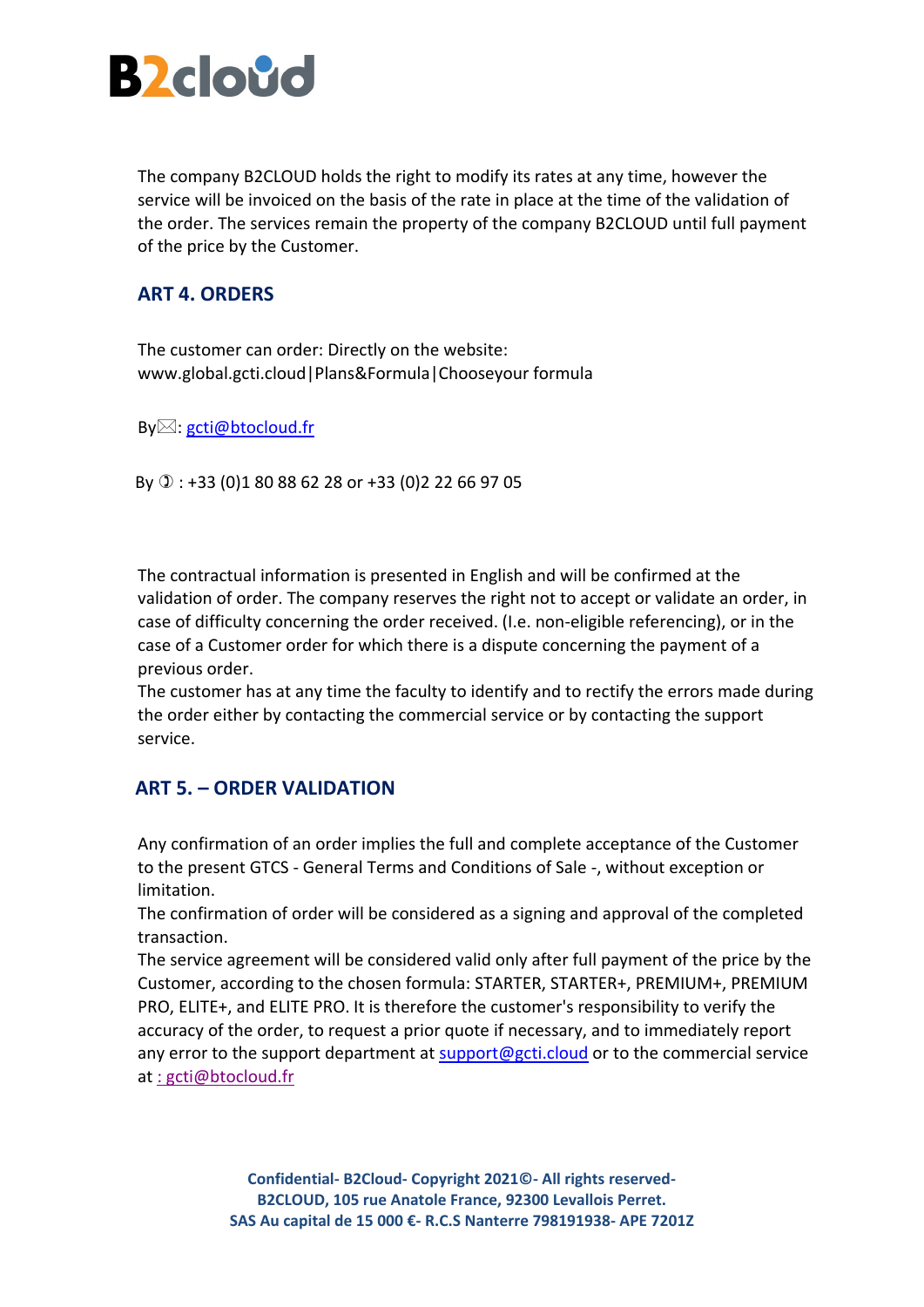

## **ARTICLE 6. – PAYMENT OF THE ORDER**

The validation of an order, by the chosen option, commits the Customer to pay the given price.

All payments are due, on order, according to the chosen plan [STARTER], [STARTER+], [PREMIUM+]; [PREMIUM PRO] [ELITE+]; [ELITE PRO] and the period of subscription. Payment of orders is made by the Client's choice

- By bank transfer, upon receipt of the invoice by secure electronic transmission.
- By SEPA direct debit, on request
- By credit card, online, via our payment partner Stripe (SCA, PCI, PSD2)

When paying by credit card, payment data is encrypted, through the PCI DSS protocol, defined by the payment provider Stripe, on the website [www.global.gcti.cloud.](http://www.global.gcti.cloud/) In case of non-payment, a recall of payment will be sent to the customer (1 time / 7 days). In case of non-payment after the recall, the subscription will be considered as cancelled.

### **ARTICLE 7. – SERVICE AVAILABILITY**

The referencing service is activated within a minimum of 24 hours and a maximum of 72 hours after the complete validation of the information required for the referencing and the complete payment of the price by the customer

The referencing support service takes place immediately after the full payment of the price by the Customer, if this service is included in the chosen package.

The main services (Trust Indicator measurement, offer positioning, Partnership Recommendation services, blog publication, updates) are available only after full payment of the price by the customer, and according to the package chosen [STARTER ; STARTER+] ; [PREMIUM+ ; PREMIUM PRO] [ELITE+ ; ELITE PRO].

To check the conditions of the service availability, please refer to the description of the plans & formulas or request it at the commercial service

**In case of delay in the service availability, due to referencing issue or transaction process issues, we will inform you by e-mail as soon as possible.** 

**If the delay in service availability is due to internal technical problems, B2CLOUD will automatically propose a rate discount as compensation. DR= V\*D/30**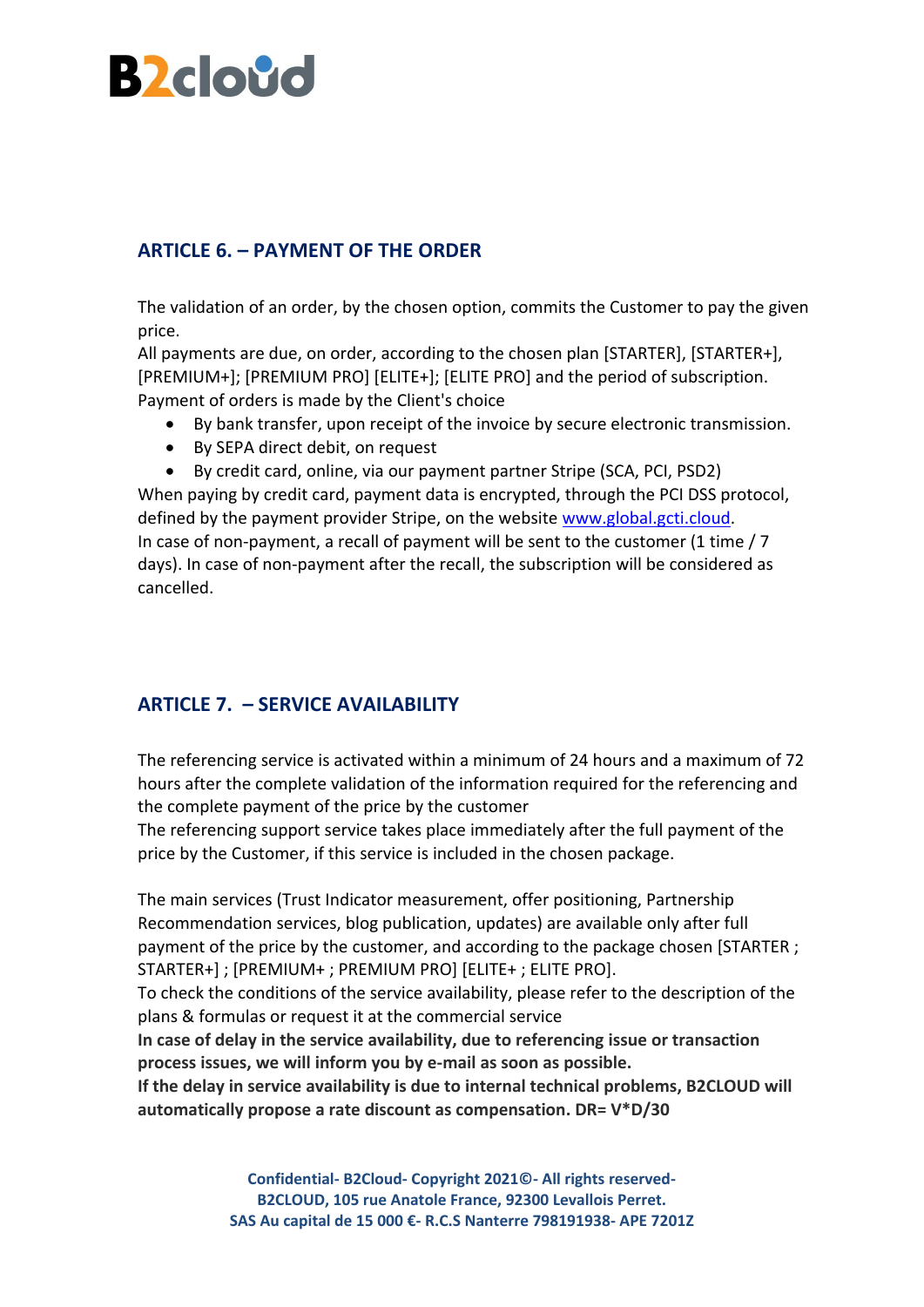

### **ART 8. – RIGHT OF WITHDRAWAL & CANCELLATION**

In accordance with article L 221-28 of the French ordinance of March 14, 2016, the right of withdrawal of 14 days is not applicable to the present contract of service offer relating to the site www.gcti.cloud, entering the field of the principal activity of the company B2CLOUD which is the owner

The customer can however cancel the renewal of his order, at the end of each renewal period

- 7 days before, within a Quarterly STARTER formula
- 7 days before, within a PREMIUM Semi-annual plan
- The ELITE and annual packages are renewables only under customer request

#### **ART 9. – RESPONSABILITY**

The company cannot be held responsible for any inconvenience or damage inherent to the use of the Internet network, in particular a service breakdown, an external intrusion or the occurrence of a computer virus.

### **ART 10 – APPLICABLE LAW IN CASE OF DISPUTES**

The language of this contract is English. The present conditions of sale are subject to French law. In the absence of mutual agreement, the dispute will be referred to the Commercial Court of Nanterre (Paris, France)

#### **ARTI 11 – INTELLECTUAL PROPERTY**

All the elements of the site www.global.gcti.cloud are and remain the intellectual and exclusive property of the company B2CLOUD. No one is allowed to reproduce, exploit, rebroadcast, or use for any purpose whatsoever, even partially, the elements of the site whether they are software, visual or sound. Any use of simple link or hypertext links is strictly forbidden without the express written consent of B2CLOUD.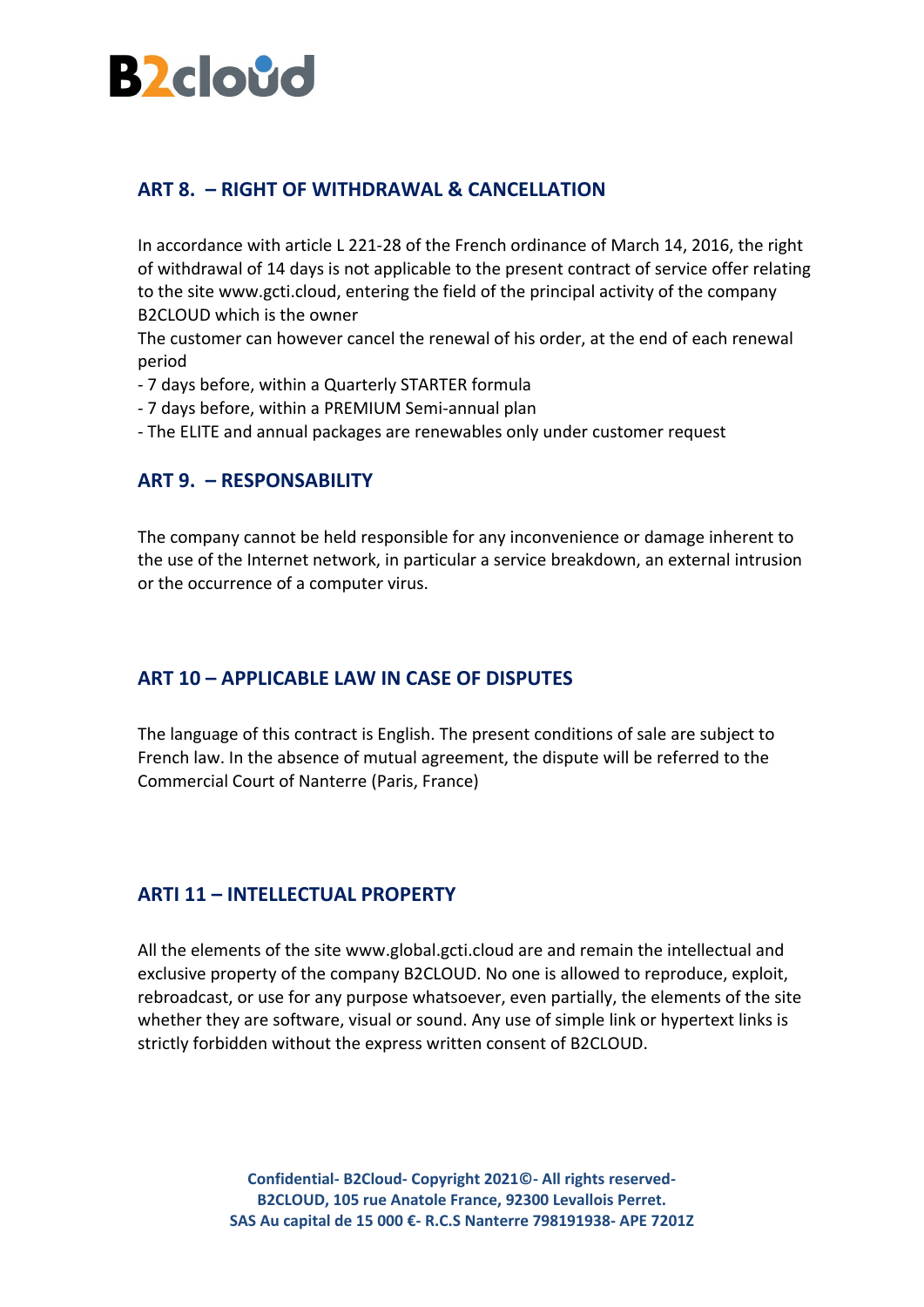

### **ART 12 - MAJOR FORCE**

The responsibility of the company cannot be engaged if the non-execution or the delay in the execution of one of the commitments described in the hereby general terms and conditions of sale results from a case of "force majeure". In this respect, force majeure is defined as any external, unforeseeable and irresistible event according to Article 1148 of the French Civil Code.

### **ARTICLE 13 – PERSONNAL DATA**

The company B2CLOUD, owner of the site www.gcti.cloud reserves the right to collect nominative information and personal data concerning the Customer, within the strictly necessary scope for the orders and invoicing processing as well as for the use of the services by the Customer

This information may also be transmitted to companies that contribute to this relationship, such as those involved in order processing and payment, and billing. This information and data is also kept for security purposes, in order to comply with legal and regulatory obligations.

In accordance with the GDPR law of June 20, 2018, you have the right to access, rectify and object to nominative information and personal data that concern you, directly at global.gcti.cloud (Privacy policy and legal information) or by contacting the DPO on the Legal Notice page.)

### **ARTICLE 14 – ARCHIVING PROOF**

The company B2CLOUD will record the purchase orders and invoices on a reliable and durable medium establishing a faithful copy in accordance with the terms of Article 1348 of the French Civil Code.